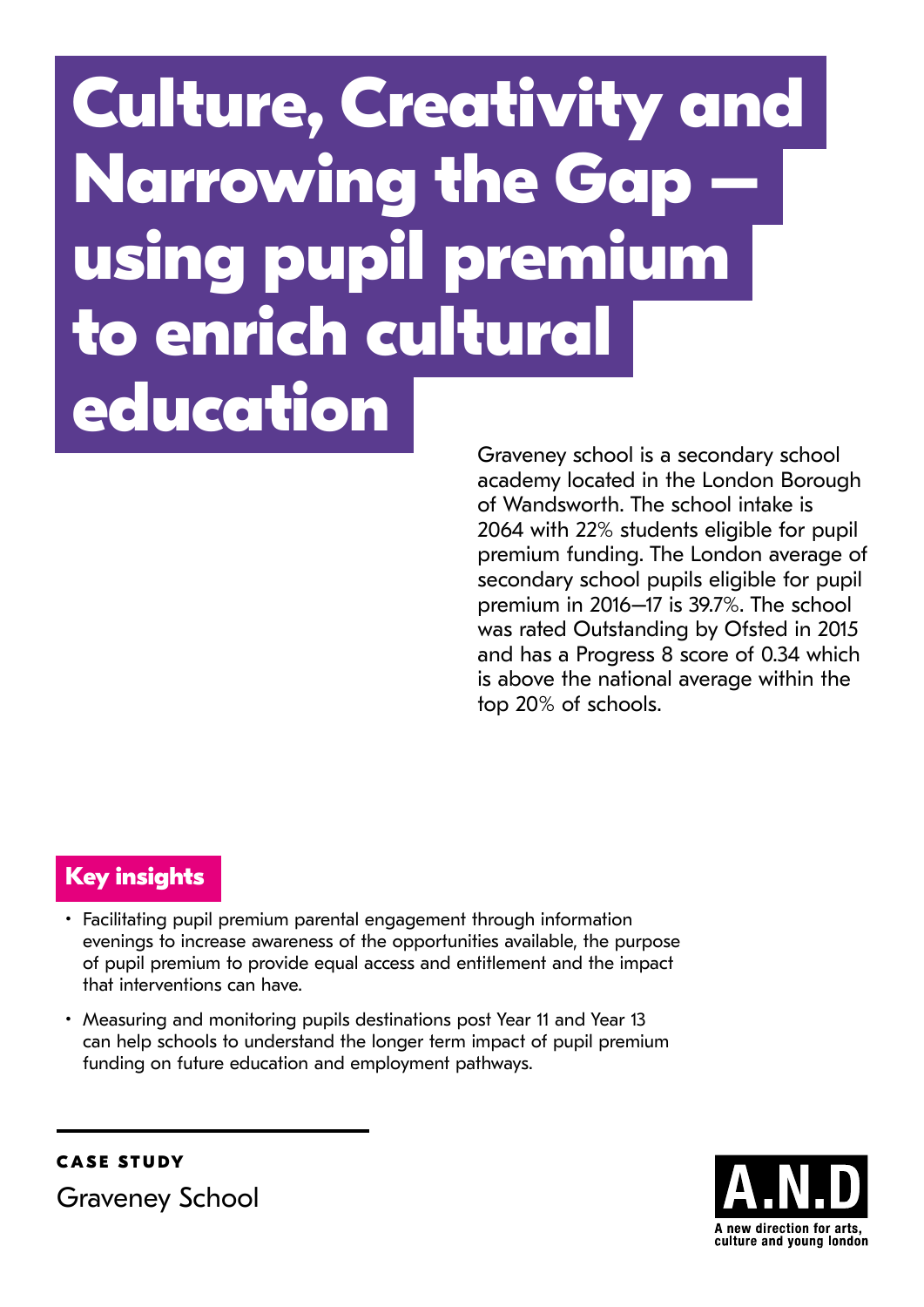#### **How does the school aim to support disadvantaged pupils?**

Graveney school's pupil premium strategy sets out to support pupils who may be at a disadvantage in accessing opportunities in relation to their peers because of financial or family circumstances. The school aims to remove barriers to pupil premium students' academic achievement and ensure they can participate in the curriculum and enrichment activities at an equal level.

"Our aim is to make sure no pupil premium child is deprived of any opportunity that is openly available to other pupils. That is why we fund musical tuition, the Duke of Edinburgh and subsidise pupil premium students for other trips. Another aim is to make sure that any barriers that do exist for pupil premium students are overcome early and that a child's pupil premium status does not hold them back academically."

**Deputy Headteacher, Graveney School**

The strategy and allocation of funding is developed by the Deputy Headteacher and school bursar. The allocation of the budget is finalised after review of the impact of the previous year's budget allocation against KS4 attainment data. The school feels it is important not to see pupil premium students as a homogeneous group and look specifically at the progress of individuals or groups of pupils (e.g. eligible students who have different ability levels) to tailor interventions. The school also takes into consideration wider evidence and research from the Education Endowment Fund on what interventions work effectively in supporting students. The Deputy Headteacher also has an open dialogue with each department within the school. Subject departments can request funding for extra provision they think will assist the progress of pupil premium pupils.

The school governors are presented with information regarding the progress and impact of activities. The curriculum governors' committee provide full oversight of the allocation and effectiveness of pupil premium spend and hold the senior leadership to account for the decisions made.

The main activities funded include: small group and one-one English and Maths tuition; additional support staff to promote high levels of attendance and engagement with parents/ carers; provision of additional resources (e.g. exam revision materials); free participation in

school journeys; grant support with residential visits; and free tuition in a musical instrument. Most of the funding is spent directly on eligible pupil premium students but some activities have overlapping participation with the whole of the school, for example – extra tuition groups may also include non-pupil premium students who need additional support and are underperforming.

To facilitate access and awareness of the opportunities available, the school holds an engagement evening for all parents and pupils eligible for pupil premium funding. Through the course of the evening parents are provided with information on: how the school aims to support their children; how parents and carers themselves can support their children; information of the range of support available; and, evidence of the outcome destinations of previous cohorts of pupil premium students.

"It makes it very clear to the parents that the school is very conscious of the group and committed to their achievement but also gives them an insight into what they can do at home to support their child's progress. I think it breaks the ice between the school and the families as well. It's an evening where we do talk about pupil premium as a very positive thing, as a thing that can really enhance both the academic work of the child but also their involvement in enrichment activities." **Deputy Headteacher, Graveney School**

### **How is narrowing the gap strategy aligned with providing access to arts and cultural opportunities for disadvantaged students?**

Graveney school aims to provide a full range of arts and cultural opportunities across the curriculum and enrichment activities, and it perceives this to be particularly important in the current climate of some schools reducing opportunities for arts and cultural education because they need to focus resource on achieving key academic outcomes at KS4.

"We are very aware with all the targets that schools have to reach these days and the pressure on schools to produce really good outcomes at the end of key stage 4, that there are some schools who have really slashed the Arts. Not just in the

curriculum, but some have said to pupils that if you're in key stage 4 you are not participating in the school play. We know out there, there has been a narrowing of the curriculum and arts related enrichment activities. We are absolutely committed to keeping those things going." **Deputy Headteacher, Graveney School**

The aim of pupil premium to address the differences in access to resources and opportunities was seen to align with the school's commitment to offer all students the same chance to explore arts and cultural activities. 40% of the school's pupil premium funding is spent on extra-curricular/cultural and arts activity. The senior leadership team feel that differences in socio-economical background can not only limit the financial means to access but also the confidence to access these types of opportunities. Offering arts and cultural opportunities are also perceived to have wider life enhancing benefits to students including raising confidence, instilling self-discipline, and can contribute to academic development. Musical tuition was selected specifically because it is an activity where children have different access depending on their ability to pay and where increasing participation would benefit the life skills of pupil premium students.

"Why music tuition? We think it opens a lot of doors to appreciation of the Arts in general and getting rid of that feeling of being intimidated by those ideas. But we also think that learning a musical instrument gives you not just learning the obvious skill of playing a musical instrument but also, if you stick with it, it gives you self-discipline and there is some research that suggests learning a musical instrument actually improves your cognitive abilities."

**Deputy Headteacher, Graveney School**

The programme of free musical tuition has been running for 3 years. Free lessons are offered to all pupil premium eligible students from year 7. Students are entitled to a free paired lesson for 30 minutes each week. Students also can sit musical grade exams which are funded via pupil premium. Many of the students have not accessed lessons before because of financial reasons.

One of the perceived benefits of participation in musical instrumental lessons is that it requires learning and practice which are key skills for achievement in education and employment. Staff have observed students gain increased confidence not only in their



musical ability but also more widely in their approach and attitude towards learning in school.

"We can see the bigger picture of what music can do for an individual. For some it is building their confidence, for others it is developing their social skills, for others it's having a focus and being able to learn. There are so many different skills you can learn through music."

**Head of Music, Graveney School**

The lessons also provide more focused attention than students would receive in regular lessons and can have wider benefits to general behaviour and how children feel about attending school. Another knock-on effect is that pupil premium students are motivated to join other arts and cultural activities within the school. The widening of participation in musical tuition has also encouraged the music department to look at the gaps in their broader enrichment offer and to increase the range of musical clubs, for example introducing a more informal band to meet the musical interests and styles of all students. Pupil premium pupil's involvement in extra-curricular activities also allows them to socialise and develop relationships with a diverse mix of students across the school.

"I think the pupils that learn musical instruments are more confident and learning a musical instrument opens up opportunities for further involvement in the musical life of the school so for example they can join ensembles, they can join choirs... if you're learning an instrument you can become part of something bigger in the school."

**Deputy Headteacher, Graveney School**

The music department has also seen a steady increase of pupil premium students going on to study GCSE Music. It was felt this was partly due to the free musical tuition increasing wider musical engagement in KS3 of pupil premium students.

Students discussed how they enjoyed the experience of learning a new instrument. For some, it has increased their general confidence because of the sense of achievement they have gained from learning a new skill and/or passing musical grade examinations. One student felt it had helped him with learning the theory needed for GCSE Music and had taken his exam early.

*40% of the school's pupil premium funding is spent on extra-curricular/ cultural and arts activity.*



*free musical tuition has been running for 3 years.*